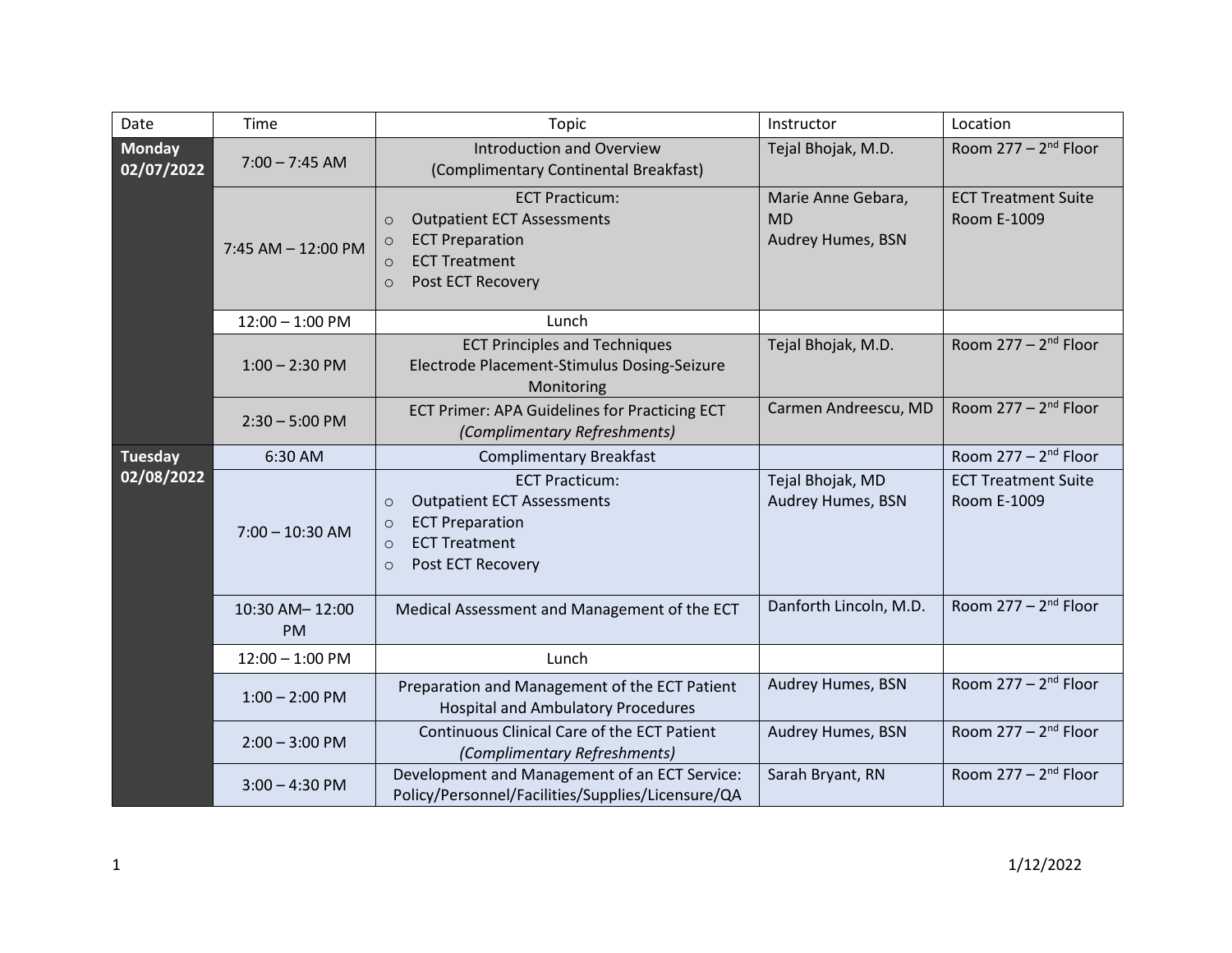| Date                    | Time                              | Topic                                                                                                                                                                                | Instructor                                       | Location                                         |
|-------------------------|-----------------------------------|--------------------------------------------------------------------------------------------------------------------------------------------------------------------------------------|--------------------------------------------------|--------------------------------------------------|
| Wednesday<br>02/09/2022 |                                   | No Breakfast this day - Practicum Starts at 8 AM                                                                                                                                     |                                                  |                                                  |
|                         | $8:00 - 11:00$ AM                 | <b>ECT Practicum:</b><br><b>Outpatient ECT Assessments</b><br>$\circ$<br><b>ECT Preparation</b><br>$\circ$<br><b>ECT Treatment</b><br>$\circ$<br><b>Post ECT Recovery</b><br>$\circ$ | Carmen Andreescu, MD<br><b>Audrey Humes, BSN</b> | <b>ECT Treatment Suite</b><br><b>Room E-1009</b> |
|                         | $11:00$ AM $- 12:00$<br><b>PM</b> | Legal Issues                                                                                                                                                                         | Mark Zacharia, Esq.                              | Room $277 - 2^{nd}$ Floor                        |
|                         | $12:00 - 1:00$ PM                 | Lunch                                                                                                                                                                                |                                                  |                                                  |
|                         | $1:00 - 2:30$ PM                  | <b>Clinical Case Reviews</b><br>(Complimentary Refreshments)                                                                                                                         | Mukesh Sah, M.D.                                 | Room $277 - 2nd$ Floor                           |
|                         | $2:30 - 4:00$ PM                  | Optimization of ECT: Review of Research Findings                                                                                                                                     | Tejal Bhojak, M.D.                               | Room $277 - 2^{nd}$ Floor                        |
| <b>Thursday</b>         | 6:30 AM                           | <b>Complimentary Breakfast</b>                                                                                                                                                       |                                                  | Room $277 - 2^{nd}$ Floor                        |
| 02/10/2022              | $7:00 - 10:30$ AM                 | <b>ECT Practicum:</b><br><b>Outpatient ECT Assessments</b><br>$\circ$<br><b>ECT Preparation</b><br>$\circ$<br><b>ECT Treatment</b><br>$\circ$<br>Post ECT Recovery<br>$\circ$        | Timothy Denko, M.D.<br><b>Audrey Humes, BSN</b>  | <b>ECT Treatment Suite</b><br><b>Room E-1009</b> |
|                         | $10:30$ AM $- 12:00$<br><b>PM</b> | <b>Memory Ability and ECT</b>                                                                                                                                                        | Meryl Butters, M.D.                              | Room $277 - 2^{nd}$ Floor                        |
|                         | $12:00 - 1:30$ PM                 | <b>ECT Case Reviews/Treatment Team</b><br>(Lunch is provided on this day)                                                                                                            | <b>ECT Faculty and Staff</b>                     | Room 413 $A/B - 4$ <sup>th</sup><br>Floor        |
|                         | $1:30 - 2:30$ PM                  | <b>Anesthesia Presentation</b>                                                                                                                                                       | William McIvor, MD                               | Room $277 - 2^{nd}$ Floor                        |
|                         | $2:30 - 3:30$ PM                  | Newer Developments in Interventional Psychiatry                                                                                                                                      | Marie Anne Gebara,<br>M.D.<br>Dr. Hader Mansour  | Room $277 - 2^{nd}$ Floor                        |
|                         | $3:30 - 4:30$ PM                  | <b>Mechanism of Action</b>                                                                                                                                                           | Marie Anne Gebara,<br>M.D.                       | Room $277 - 2^{nd}$ Floor                        |